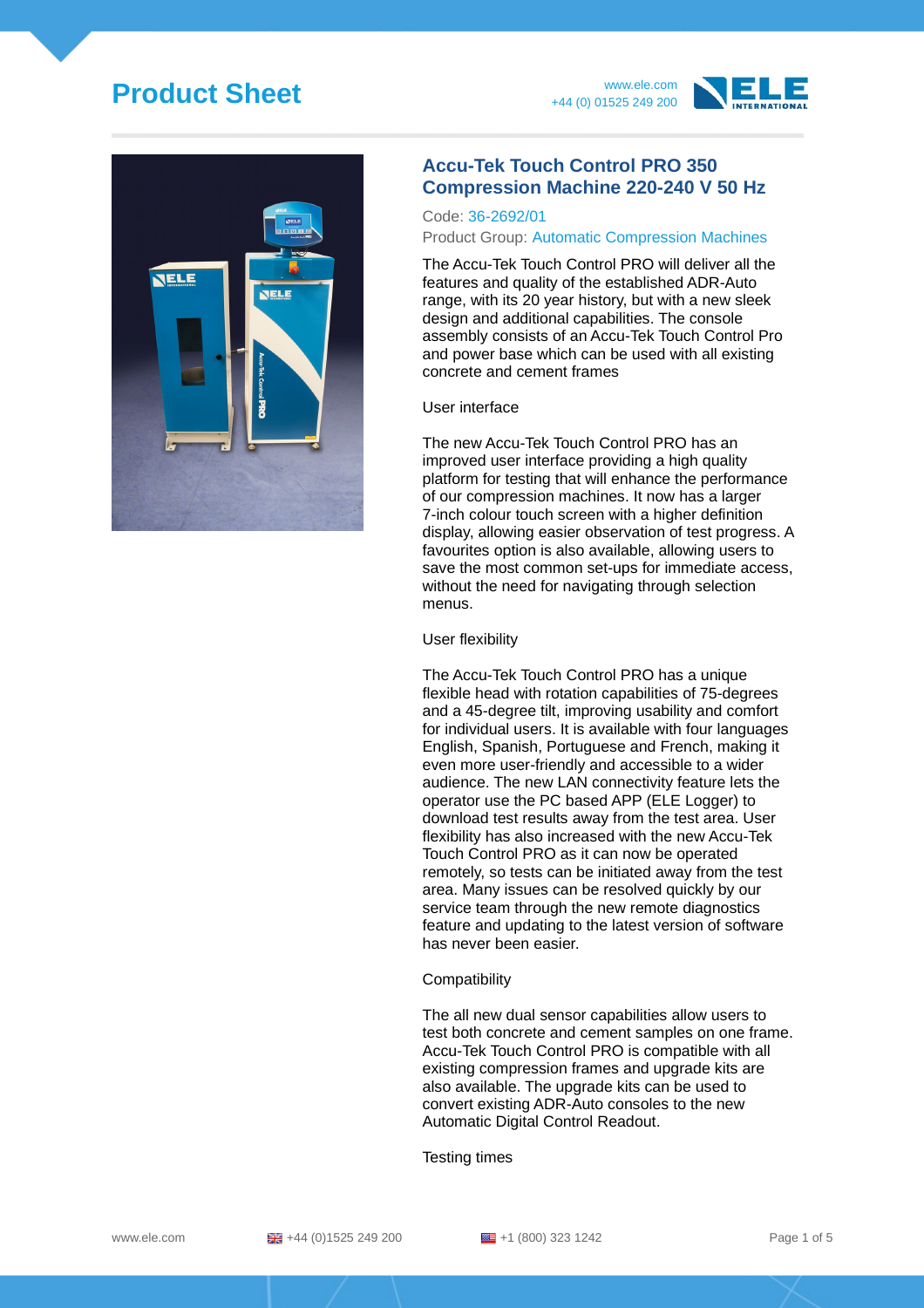



The new generation ADR Compression Machines have an increased control over the pace rate, which allows users to run the pace rate higher than average, but still within standard. This produces an average time saving of 10% for a typical 150mm cube sample.

Electrical

Reduced component count and no wire design results in increased reliability and serviceability. New low voltage interlocks and e-stop has increased safety. The Accu-Tek Touch Control PRO has the latest Arm Core Processor technology which has improved the processing power and speed.

Complies to ASTM C39 and AASHTO T22.

## **Standards**

ASTM C39, ASTM C78, ASTM C109, AASHTO T22

### Further Information

220vAC, 50 Hz, 1ø.

#### **Specification**  $\overline{O}$   $\overline{O}$   $\overline{O}$   $\overline{O}$   $\overline{O}$   $\overline{O}$   $\overline{O}$   $\overline{O}$   $\overline{O}$   $\overline{O}$   $\overline{O}$   $\overline{O}$   $\overline{O}$   $\overline{O}$   $\overline{O}$   $\overline{O}$   $\overline{O}$   $\overline{O}$   $\overline{O}$   $\overline{O}$   $\overline{O}$   $\overline{O}$   $\overline{O}$   $\overline{O}$   $\overline{$

| Capacity                    | (KIN כככ, ב) וטו טטט,טכז                                                                     |
|-----------------------------|----------------------------------------------------------------------------------------------|
| <b>Vertical Clearance</b>   | 19.75" (502 mm) without upper<br>platen assembly from top of<br>lower block                  |
| <b>Horizontal Clearance</b> | 11.5" (292 mm) between<br>uprights                                                           |
| Ram                         | 7.716" (196 mm) diameter; 2"<br>(50 mm) stroke                                               |
| Lower Platen                | 10" w x 14" d x 1" h (254 x 355<br>x 25.4 mm)                                                |
| Range                       | 3,500 to 350,000 lbf (15.5 to<br>1,555 kN)                                                   |
| Accuracy                    | Factory calibrated to within<br>1.0% of reading - from $1\%$ to<br>100% of machine capacity. |

### **Accessories**

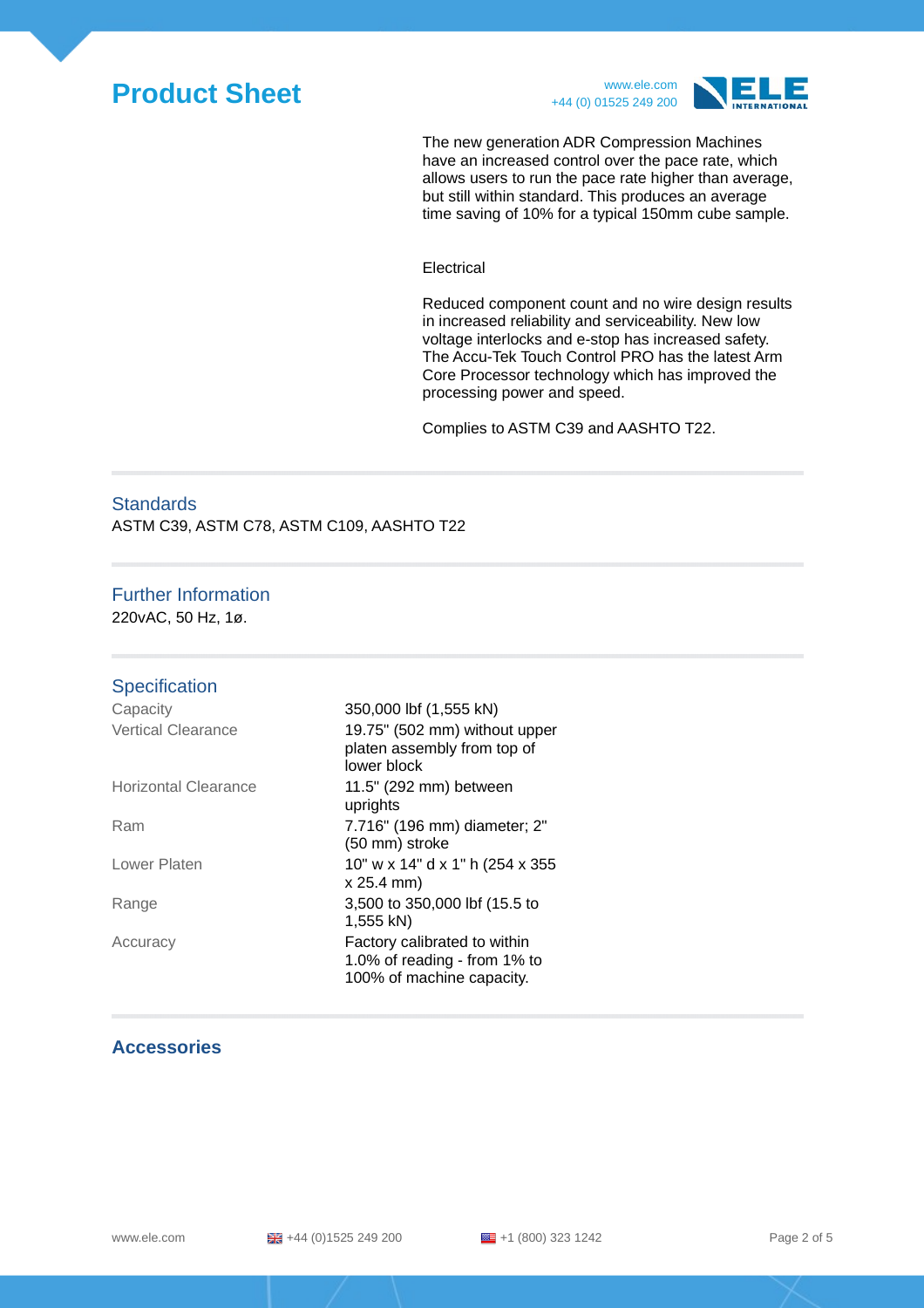







### **Flexural Attachment**

Code: 37-5526



**Frame Stand**

Code: 37-5575



**Pedestal for Testing 4" x 8" Cylinders**

Code: 37-5561



**Platen Set 3" x 6" Concrete Cylinders**

Code: 37-5504



**Platen Set for 2" Cubes**

Code: 37-5510

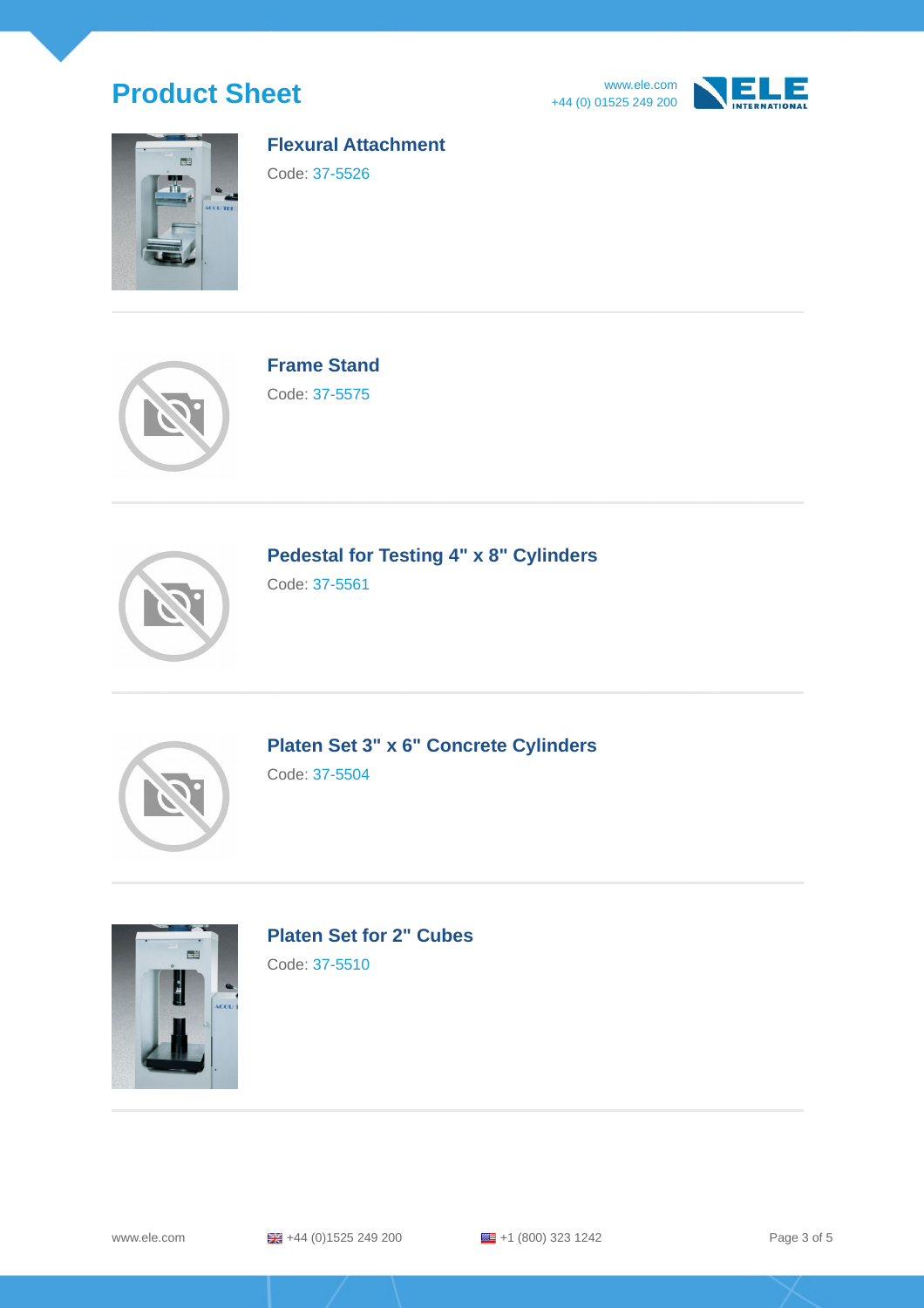





## **Platen Set for 6" x 12" Concrete Cylinders**

Code: 37-5500



**Platen Set for Blocks up to 10"**

Code: 37-5520



**Portable Impact Tape Printer**

Code: 37-4862/02

## **Spares/Consumables**



**Accutek Oil** Code: 9806-0016



**Ram Seal** Code: 4699-1316

## **Alternatives**